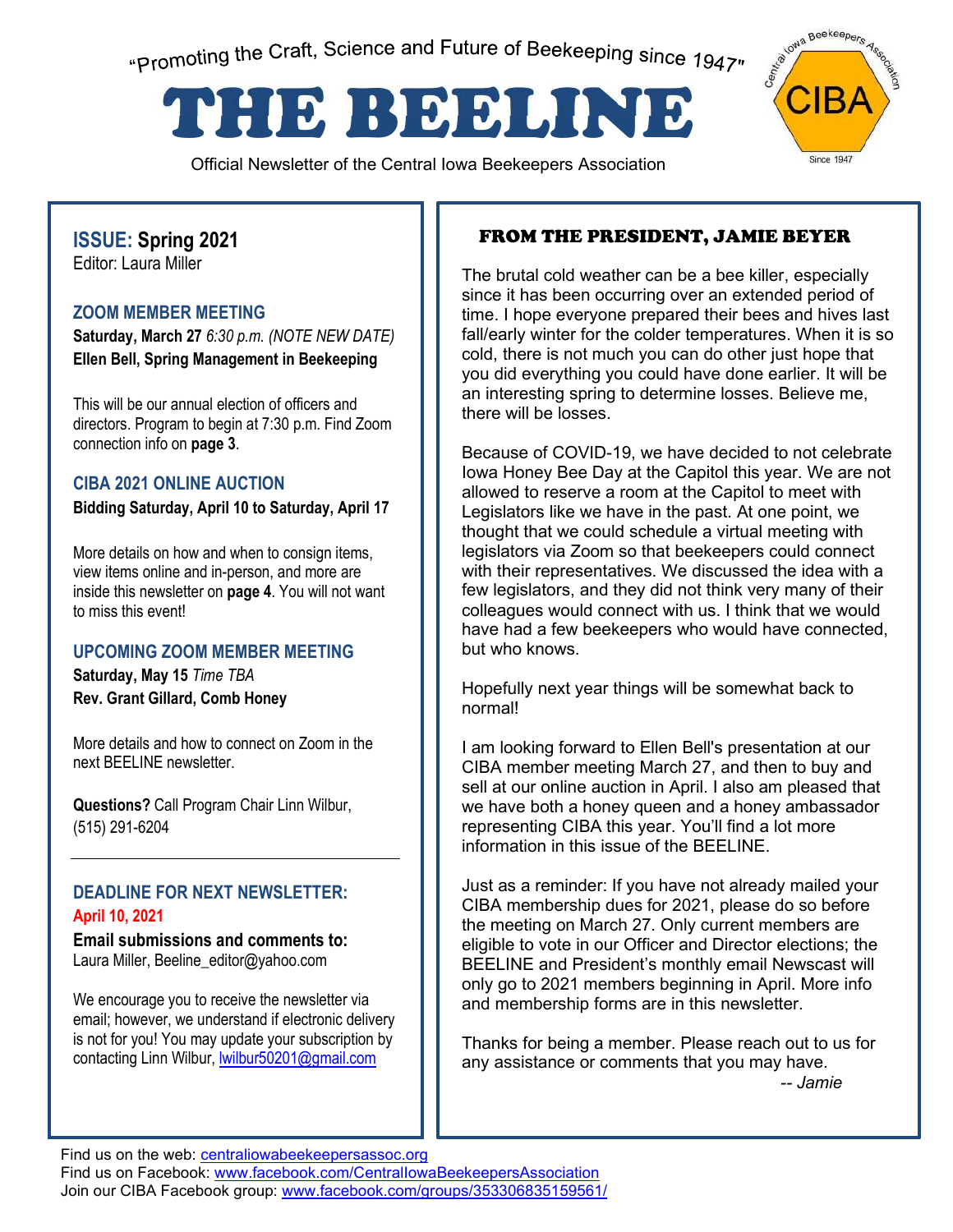#### **Spring 2021 BEELINE**

| <b>Other CIBA Business</b>       |  |
|----------------------------------|--|
|                                  |  |
|                                  |  |
|                                  |  |
|                                  |  |
|                                  |  |
| <b>CIBA Member Contributions</b> |  |
|                                  |  |
|                                  |  |
|                                  |  |
|                                  |  |
|                                  |  |
|                                  |  |
|                                  |  |



## Editor's Document Navigation Tips

**Table of Contents:** Hover over any section of the Table of Contents, then hold the CTRL button down on your keyboard. This action will create a pointing finger image - press the left button on your mouse on any section of the Table of Contents to go directly to that section.

**Document navigation:** No matter where you are in this document, if you press the CTRL + Home buttons on your keyboard concurrently, the action will take you to the top of the BEELINE. You can then scroll to page 2 to gain access to the Table of Contents to navigate the entire document using guidance in bullet number 1.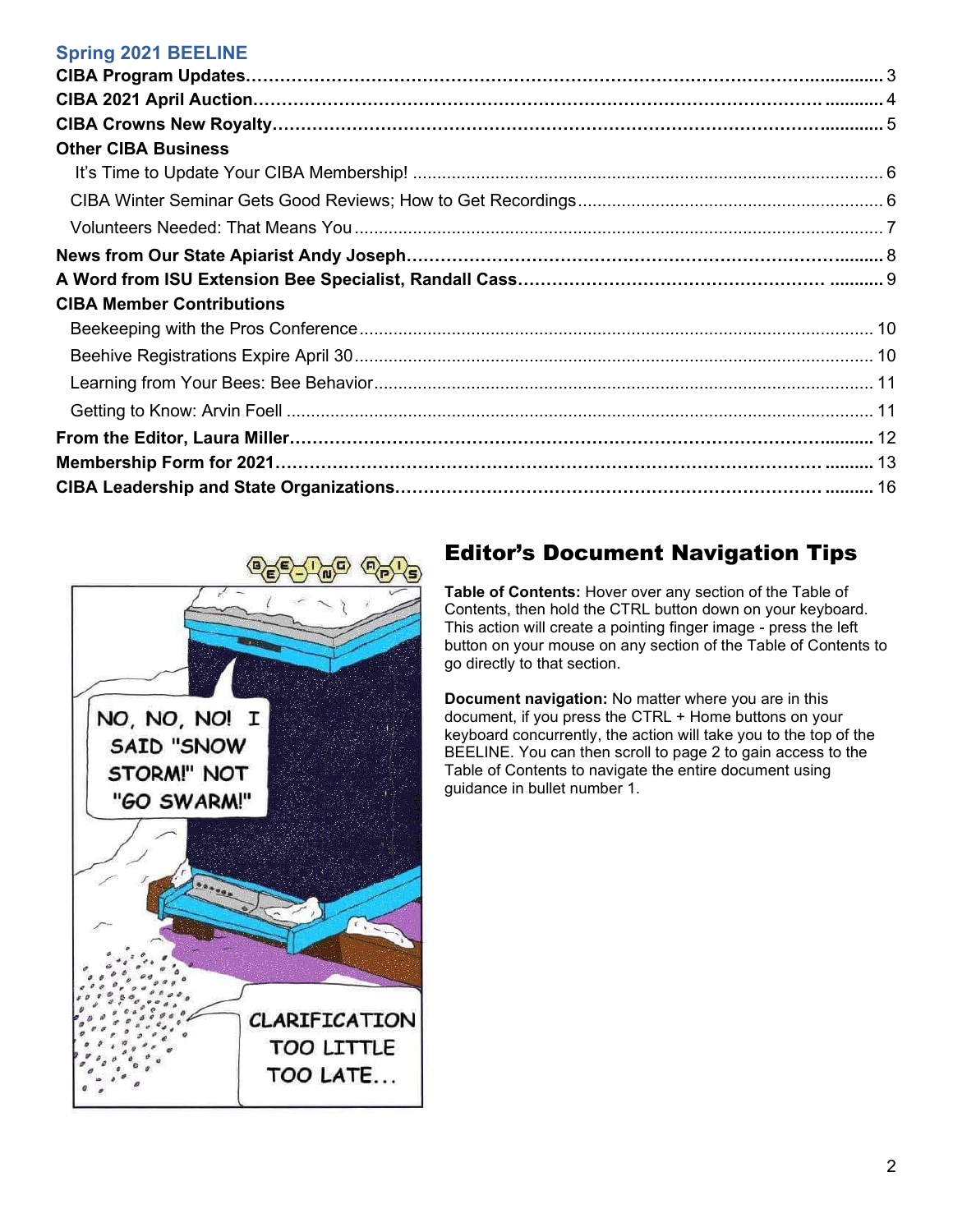# <span id="page-2-0"></span>CIBA Program Updates

**March 27 Member Meeting, Online via Zoom** moderated by Abigail Kelly, former CIBA Honey Queen and 2021 Iowa Honey Producers Association Honey Queen. **NOTE:** This is the 4th Saturday in March (a change from CIBA's usual 3rd Saturday schedule).

#### **Business meeting starting at 6:30 p.m.**

Welcome by President Jamie Beyer, including CIBA's year-to-date. The business meeting will include a treasurer's report, CIBA queen and ambassador updates and information on future meetings, followed by nomination and election of 2021 officers and directors.

#### **Presentation at 7:30 p.m.**

Ellen Bell: *Spring Management in Beekeeping*

Join us for a one-hour presentation on *Spring Management in Beekeeping* with Ellen Bell of Bell Farm. Topics will include spring feeding practices, mite control, how to split a hive, re-queening an existing hive or providing queens to your queenless splits and managing for swarm prevention. Recommended for beekeepers of all skill levels, but especially those with

hives coming out of winter in their first several years of beekeeping. We hope you will join us!

Ellen Bell owns Bell Farm, a 10-acre farm outside Des Moines in Runnells. She has been keeping honeybees since 2014, beginning with two colonies, and now running more than 100 hives. In addition to selling honey and beeswax products, Ellen raises queen bees and has become a bee supplier to many hobbyists and sideliners in Iowa. She discussed queen-rearing at the Iowa Honey Producers Association's annual meeting in 2018. Ellen also is administrator for the Des Moines Backyard Beekeepers club, teaches beginning beekeeping classes in the Des Moines area, and has been a guest speaker at various bee club meetings around Iowa.



#### **Two ways to connect:**

- 1. Go to this link: https://us02web.zoom.us/j/81950412495?pwd=c01OTVo1clkzWFE5bTZYYnExYXhEUT09
- 2. Open the Zoom app on your laptop or smart device: Meeting ID: 819 5041 2495 Passcode: HoneyBees

*The Zoom connection opens at 6:15 p.m.; business meeting starts at 6:30 p.m. Additional info may be posted to the CIBA website as it becomes available:* www.centraliowabeekeepersassoc.org Or contact Linn Wilbur with questions: lwilbur50201@gmail.com or 515.291.6204.

#### **May 15 Member Meeting, Online via Zoom**

*Additional details, including time and Zoom connection for the May meeting, will be in the May BEELINE newsletter and on the CIBA website as the meeting approaches.*

**Rev. Grant Gillard** will talk about producing, harvesting and selling comb honey. Grant is a Presbyterian minister serving First Presbyterian Church, Jackson, Missouri, and longtime beekeeper. He has written several beekeeping books available on the web, presently keeping around 200 hives in southeast Missouri. He has been an invited speaker at local and state beekeeper meetings.

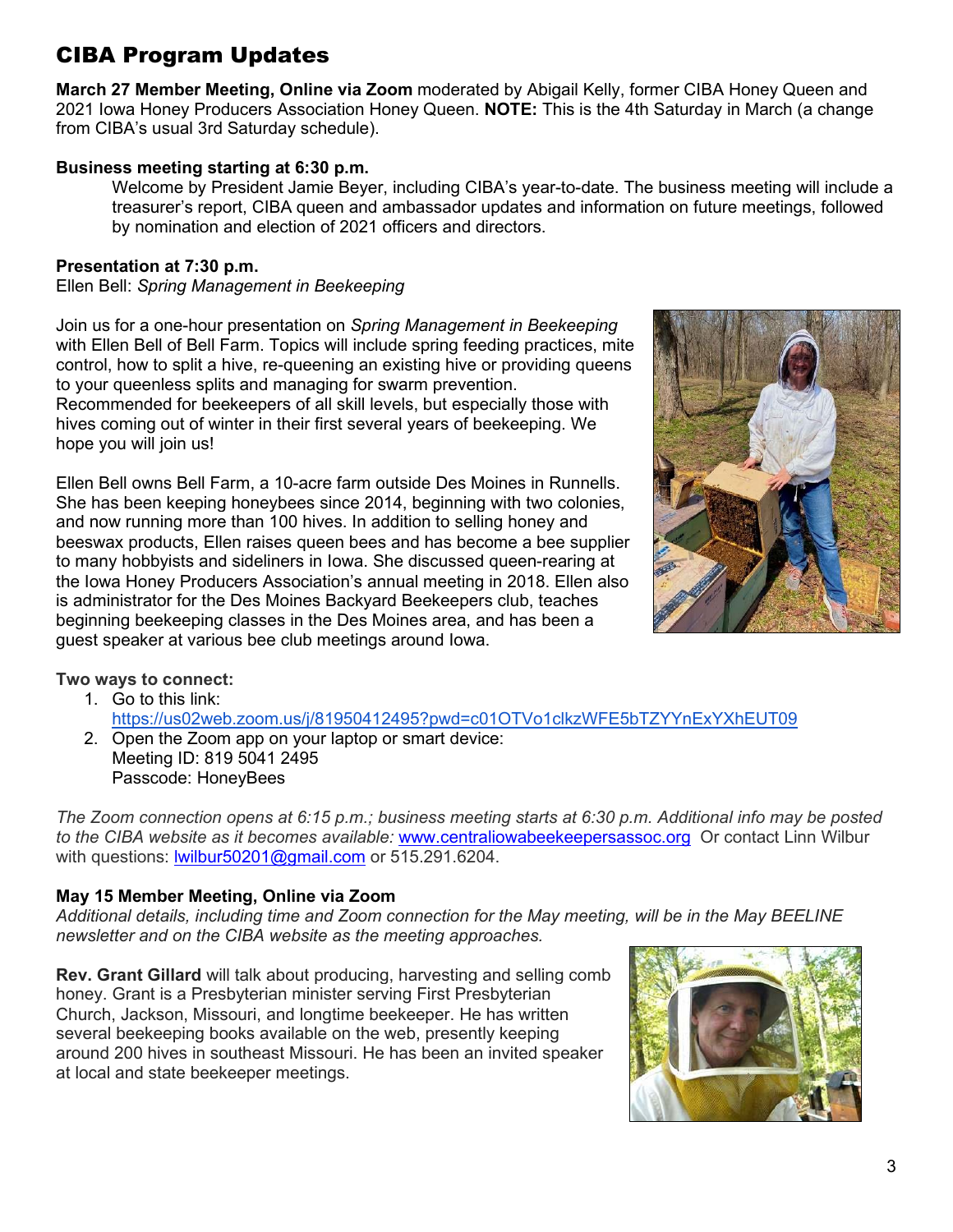# <span id="page-3-0"></span>CIBA 2021 April Auction

The Central Iowa Beekeeping Association (CIBA) will have the auction in April and it will be online. We apologize for the need to cancel last year, and we have decided that a live auction is not an option for us this year either. More details of how it will work will be in the President's newscast and on the CIBA website. **NOW** is the time to think about what you want to sell as well as what you want to purchase.



## **This is an auction by beekeepers for beekeepers.**

The auction will be on a Facebook group conducted by a professional auctioneer. The seller consignment fee is 15%. The Online Auction is for 7 days, **April 10 to April 17,** with bidding closing at noon April 17. **A whole week of auction viewing.**

Consignment will be from Saturday, March 27 to Friday, April 2 from 10 a.m. to 5 p.m., with drop-off in Slater. Consignment forms are available at the CIBA website: www.centraliowabeekeepersassoc.org/auction-2021

Please consider donating items with the proceeds benefitting CIBA. You may designate any CIBA special project, such as the queen/ambassador program or the future CIBA bee yard.

Dates for physical inspection of lots by bidders before bidding starts are Thursday, April 8 and Friday. April 9 from 10 a.m. to 3 p.m. by appointment only. Close of bidding starts at noon April 17 with lot 1; bidding for each lot will close when no bids are received in the previous 2 minutes and then go on to the next lot. If you cannot be present at closing, maximum bids or off-line bids will be accepted by the auctioneer.

Pick-up dates are Monday, April 19 through Friday, April 23 from 10 a.m. to 5 p.m. in Slater by appointment. Payment is by check, money order or exact change at time of pick-up.

To find the auction page on Facebook, go to: www.facebook.com/groups/122482776436215 More details on the auction are on our website: www.centraliowabeekeepersassoc.org/auction-2021. Please keep checking the website for new and updated information.

If there are questions not answered on the website, contact any member of the CIBA Auction Committee:

- Jeremiah Kusel, co-chair, 12beeshoney@gmail.com 515.447.3203
- Jim Crandell, co-chair, cranjccm@iowatelecom.net 641.781.2935
- Val Just, justowahoney@gmail.com 515.306.3234
- Linn Wilbur, lwilbur50201@gmail.com 515.291.6204

#### **Did you know …**

Iowa had one of the earliest and most well-known female beekeepers. Ellen S. Tupper (1822-1888). She lived in on the East coast before moving with her husband to Brighton, Iowa in 1851. When her husband's health began to fail, she began to raise bees to supplement their income. In 1863, the Iowa State Agricultural Society awarded her first prize for her essay on bees, which started her writing career and a regular column on bees for the *Burlington Hawk Eye*. By the 1860s, she was widely known as a leading bee expert and she owned the Iowa Italian Bee Company with women's rights activist Annie Savery. Tupper edited the *American Bee Journal* from 1874-1876, but left in disgrace after being arrested for forgery related to a fundraising scheme. She was acquitted but left for the Dakota territory where she died. Peter L. Borst tells her fascinating story in the December 2020 *American Bee Journal*, "Ellen Tupper, the Iowa Bee Queen."

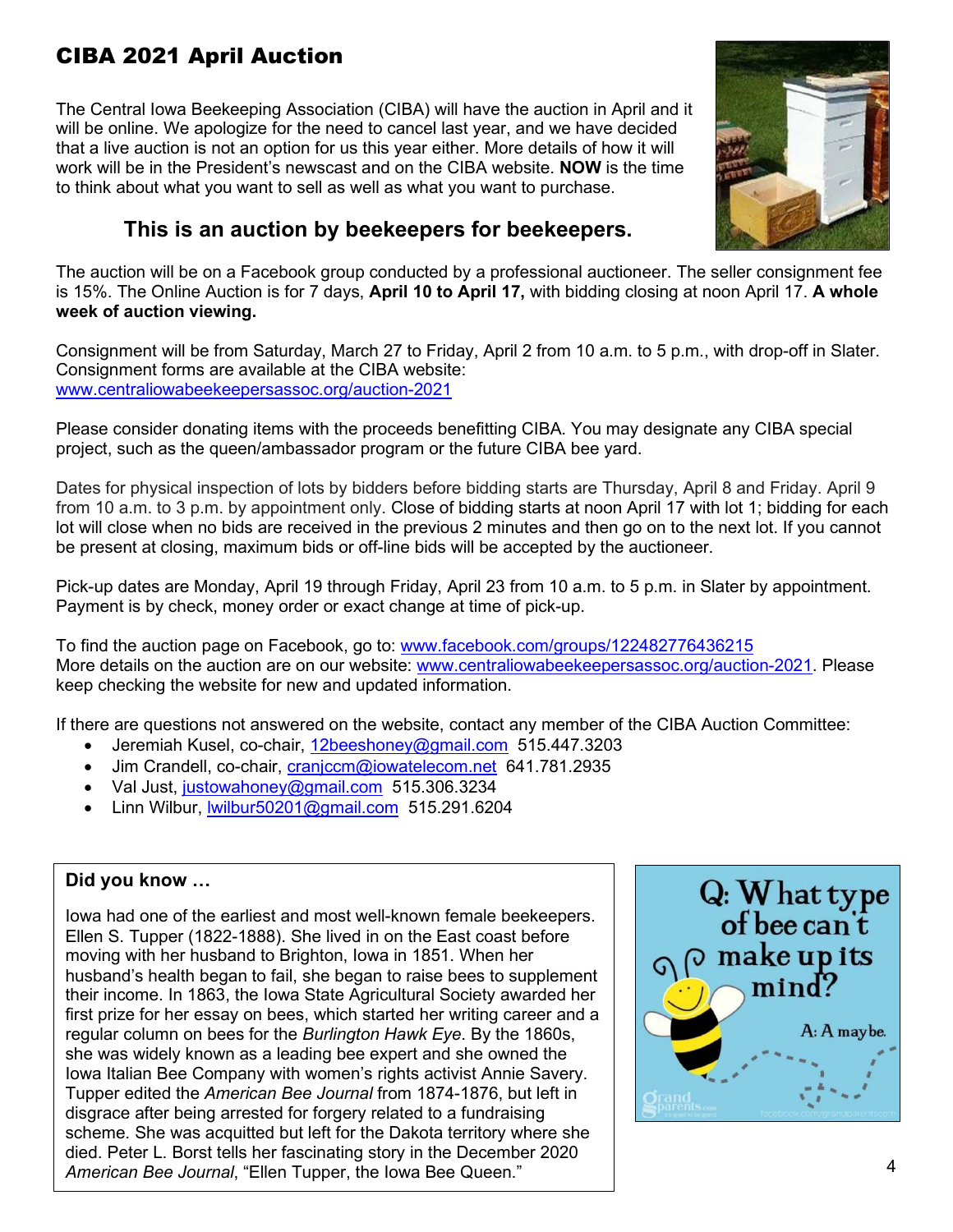# <span id="page-4-0"></span>CIBA Crowns New Royalty

The Central Iowa Beekeepers Association is steeped in royalty. At a small gathering at a Story County church on January 12, CIBA President Jamie Beyer anointed Ellie Nusbaum of Nevada as 2021 CIBA Honey Queen and Jason Vernon of Ames as 2021 CIBA Honey Ambassador.

Jason is CIBA's first ambassador and the first honey ambassador in Iowa. Both are active in the Ames High Bee Club, which is supported by several CIBA members who are serving as mentors.

"These two young beekeepers are so anxious to fulfill their new roles and to share their enthusiasm for helping honeybees," Beyer said during the ceremony.

CIBA has a strong royalty program, designed to give young people the

opportunity to gain leadership skills and public speaking experience as they talk to others about beekeeping, the value of honeybees, honey, beeswax and other products of the hive. The queen and ambassador are the public image of CIBA during their one-year term.

Ellie and Jason were introduced at CIBA's Winter Seminar on January 16. They will report on their activities both on their Facebook web page (search for CIBA Honey Queen/Ambassador Program) and in the BEELINE. To schedule a presentation, contact Susan Kelly, who chairs the CIBA Queen/Ambassador Committee at cibaqueenchair@gmail.com.

By way of introduction, they provided the following information so we could get to know them better.

#### **Honey Queen Ellie Nusbaum**

Ellie is the daughter of Michael and Amber Nusbaum and has two brothers also involved in beekeeping. She is a junior at Ames High School and is very involved in Bee Club. She has introduced many students to beekeeping, honey production and pollinators. One of her favorite things in beekeeping is searching for the queen.

Aside from bees Ellie is involved with Key Club on the school and district level. She loves to volunteer through this organization, especially at Food at First. One of Ellie's goals as CIBA Honey Queen is to introduce beekeeping to high schools in her area. She cannot wait to start her work this year alongside her great friend Jason.

#### **Honey Ambassador Jason Vernon**

Jason is the son of Mike and Susan Vernon. His interest in beekeeping began when he was young and saw his grandfather caring for honeybees. His interest grew recently when he joined the Ames High Bee Club. Jason loves to care for the club's hives and teaches his friends about honeybees by sharing the magic of beekeeping with them.

Outside of beekeeping, he is involved in his church youth group, theater and dance. He especially enjoys helping in elementary classes in theater and at his dance studio. Jason will be graduating from Ames High in May 2022. He plans to attend college to pursue a degree in the performing arts.

They'll report on their activities in the BEELINE, but you also can visit their Facebook page (CIBA Honey /Queen/Honey Ambassador Program) and their page on the CIBA website, www.centraliowabeekeepersassoc.org/queen-s-corner.





*Jason and Ellie (center) with Iowa Honey Queen Abigail Kelly and CIBA President Jamie Beyer.*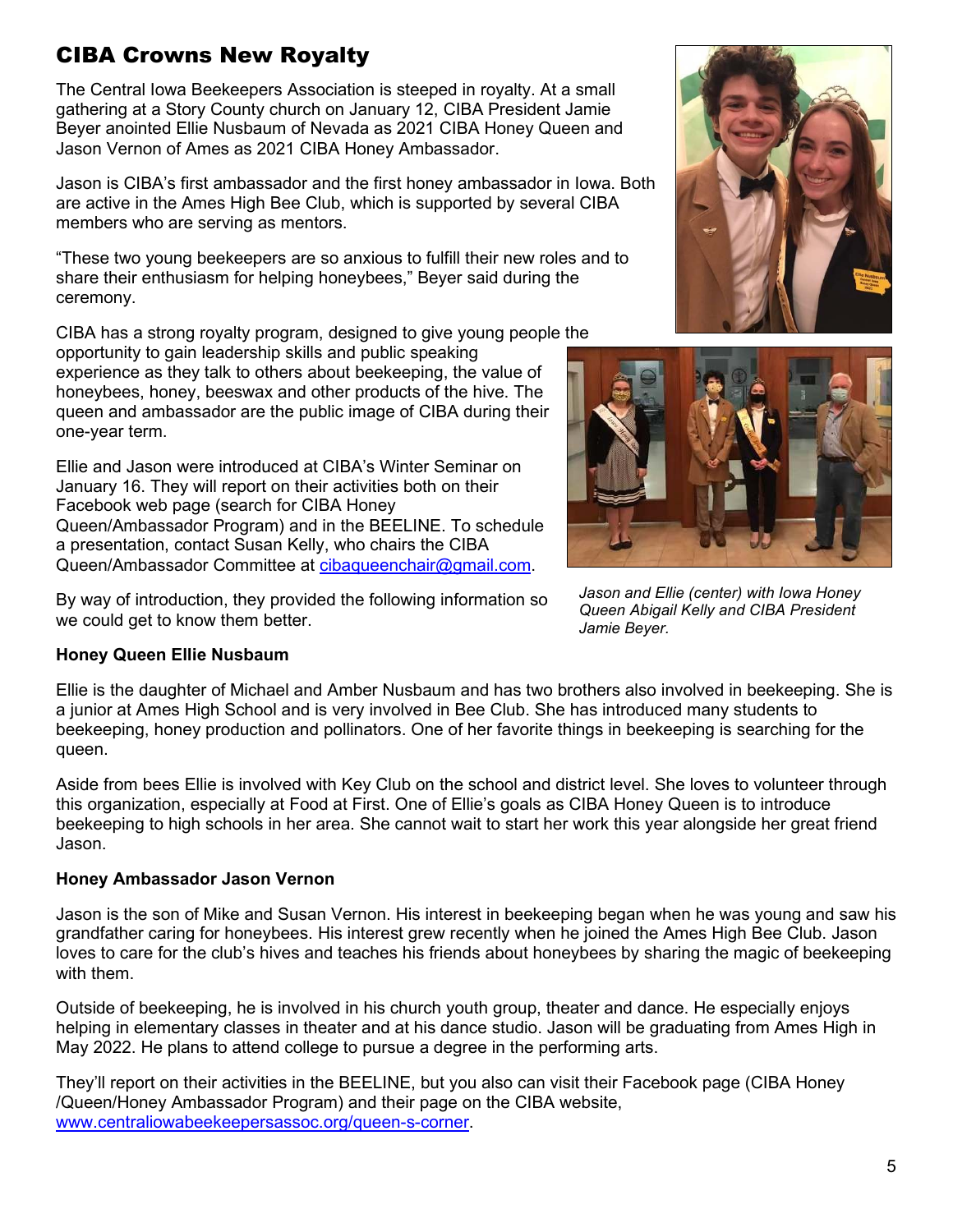## <span id="page-5-0"></span>Other CIBA Business

## <span id="page-5-1"></span>**It's Time to Update Your CIBA Membership!**

It is time to update your CIBA membership, which runs on a calendar year, January 1 to December 31. If you have not done so already, 2021 memberships are now due. We've included a membership form with this newsletter **(see pages13-14)**, or you can download electronic versions, including a fillable PDF at the CIBA website: www.centraliowabeekeepersassoc.org

Dues are as follows:

- \$10 for a Single Membership
- \$15 for a Family Membership whereby members are residing at the same address
- Waived for a new beekeeper taking a central Iowa beekeeping class this year

**As a reminder**, you must be a current member to participate in the election of officers and directors at the March Zoom meeting. Please send your payment (checks should be made payable to CIBA), with a completed membership application form, to:

Linn Wilbur, Acting Treasurer 64626 170<sup>th</sup> St. Nevada, IA 50201

If you have questions, contact Linn at 515.291.6204 or lwilbur50201@gmail.com

<span id="page-5-2"></span>

#### **CIBA Winter Seminar Gets Good Reviews; How to Get Recordings**  *Submitted by CIBA Program Committee*

The half-day Winter Seminar*, A Better Year to Survive and Thrive Winter*, sponsored by the Central Iowa Beekeepers Association (CIBA) and the University of Nebraska-Lincoln Bee Lab on January 16 over Zoom, was well attended and received good reviews. As many as 230 people were online at one time and never fell below 200 during any of the talks.

Most participants were from Iowa, but we noted Kansas, Missouri and Nebraska listeners, too. Presentations included information on selecting the race of queens, problems with introduction of packages and queens, how to keep bees alive, and how to examine hives for causes of loss when you do have dead outs. We also heard updates from the Iowa Honey Producers Association, our State Apiarist and from the Great Plains Master Beekeeping program.

In addition, CIBA had the opportunity to introduce Ellie Nusbaum and Jason Vernon, two outgoing youth as our 2021 CIBA Queen and Ambassador. For CIBA royalty, having an Ambassador is a first.

As much as CIBA would have liked to have this as an in-person event, the Zoom meeting provided a good format for educating beekeepers, kept people safe and allowed us to bring in outside speakers effectively. Hopefully, in future years we can meet in person.

**The program was recorded** and CIBA is working on offering it to Iowa-associated bee clubs for a nominal fee to cover distribution costs. CIBA asks these recordings be limited to use at club meetings in order to meet restrictions requested by the speakers. For CIBA members, we will provide access to the recordings through our Dropbox site. If you haven't received an email with the link and password, you will shortly. If you do not have an Internet connection, we can provide a thumb drive with the recordings (we request a \$10 fee to cover our distribution costs). Contact Linn Wilbur at lwilbur50201@gmail or 515.291.6204 for more information about the thumb drive or if you have issues accessing the Dropbox site.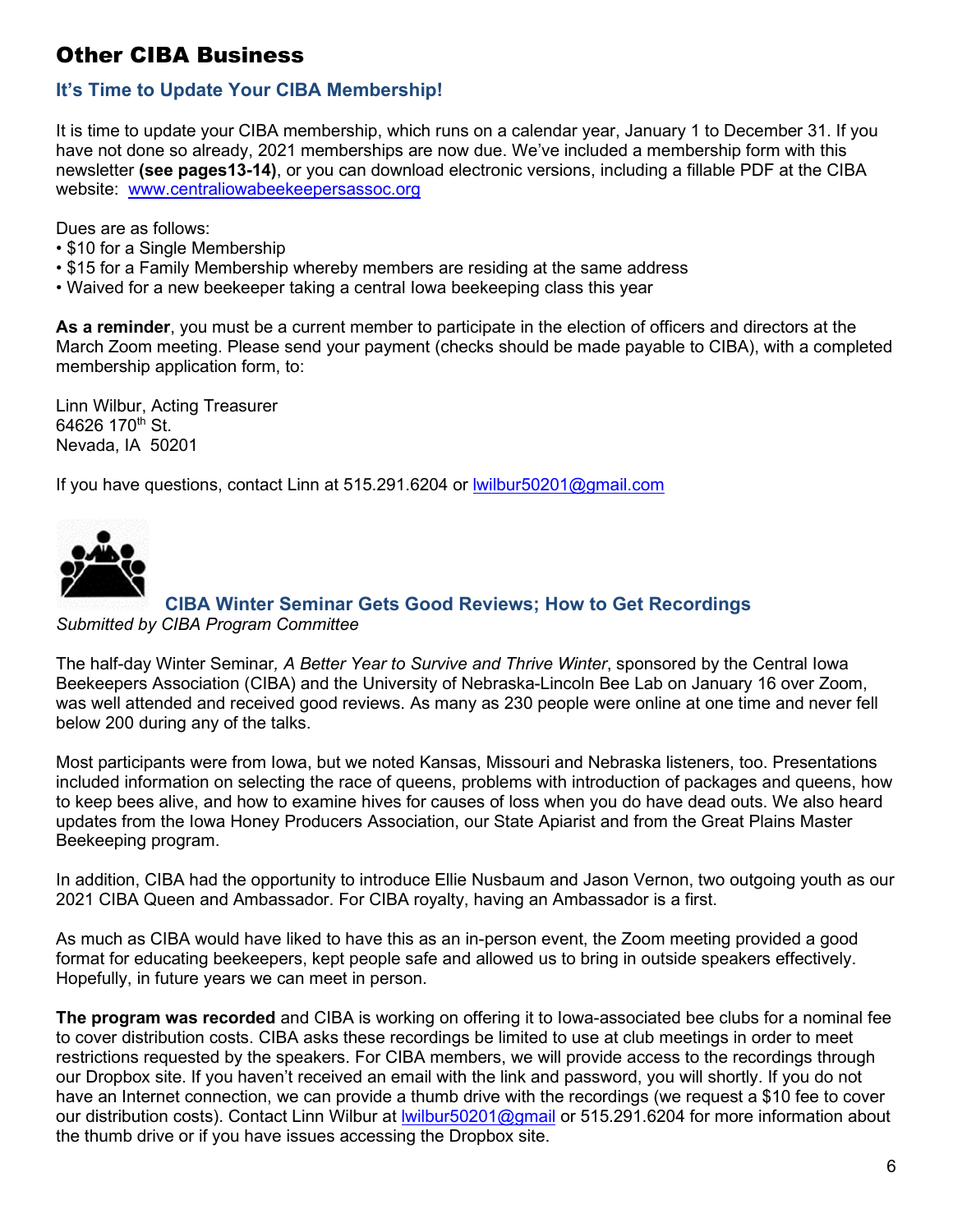The CIBA board budgeted \$1,500 for the event, of which about half was needed. To date, more than \$200 was received as donations. The CIBA Program Committee, which included Abigail Kelly, Arvin Foell, Jeremiah Kusel, Steve Hanlin, Jamie Beyer and Linn Wilbur, did a good job planning this event.

In general, the online Winter Seminar was a great success. Dr. Judy Wu-Smart moderated the event expertly and kept speakers on schedule. Our royalty, including former CIBA Honey Queen and present Iowa Honey Producers Association Honey Queen Abigail Kelly, did a great job introducing speakers. A special thanks goes to the UNL Bee Lab for co-sponsoring this event, and to our expert speakers – Dr. Larry Connor, Ray Olivarez, Dr. Judy Wu-Smart, Sheldon Brummel and Andy Joseph. **All deserve a big kudo** for agreeing to present in this format!



#### <span id="page-6-0"></span>**Volunteers Needed: That Means You**  *Submitted by CIBA Nomination Committee*

CIBA is an organization run by and for the benefit of its members. All officers and directors serve as volunteers without any compensation. The quality of the association, its organization and programs are only as good as the level of dedication of our volunteers.

There are many ways to volunteer to help for CIBA. Don't think your help isn't needed because you aren't a master beekeeper. There are many skills needed to keep CIBA running and multiple roles in which you can help. These range from organizing, feeding people (at least in normal years), supporting our youth program, writing for the BEELINE, presenting, volunteering to help at the winter seminar or the annual auction, just to name a few.

**Right now, we need volunteers to serve on the CIBA Board of Directors.** The board consists of 5 directors who serve 3-year terms and officers (president, vice president, secretary and treasurer) who serve 1-year terms. The director terms overlap so that approximately 1/3 of these terms expire each year.

This year we have 3-4 director positions open, and all officer positions. This is an unusual year with so many vacancies, but the present board has been serving the past year on a continuing basis because we were unable to have an in-person membership meeting where we could vote.

At the March 27, 2021 meeting online via Zoom, we will hold a business meeting starting at 6:30 p.m., and we will introduce those who have volunteered for Board positions. Each position starting with the president, will be open for additional nominations from those participating, followed by a vote. You must be a current 2021 CIBA member to vote. We encourage you, if you have not already done so, to pay your 2021 membership before the meeting. Because this meeting will be online, we will not be able to take memberships at the meeting as we have done in the past.

If you want to volunteer, or simply want more information before stepping forward, please contact members of the nominating committee or any other board member listed on the back page of the BEELINE. They can explain more about the positions and answer questions.

2021 CIBA Nomination Committee:

- Jim Crandell: cranjccm@iowatelecom.net 641.791.9612
- Mark Moberly: mkmobe@gmail.com 515.835-9851
- Linn Wilbur, chair: wilbur50201@gmail.com 515.291.8204

#### **On the Lighter Side …**

We always buy our natural honey from the same bees because they always give us their swarm wishes. A bee that's been put under a spell has been bee-witched!

That bee certainly deserved the promotion at work, he was always so buzzy on the job.

What did the bee say to his girlfriend? "I can't help pollen in love with you."

What did the bee girlfriend say in return? "Hive never felt this way bee-fore."

What did the teach say to the bad bee? "Bee-hive yourself."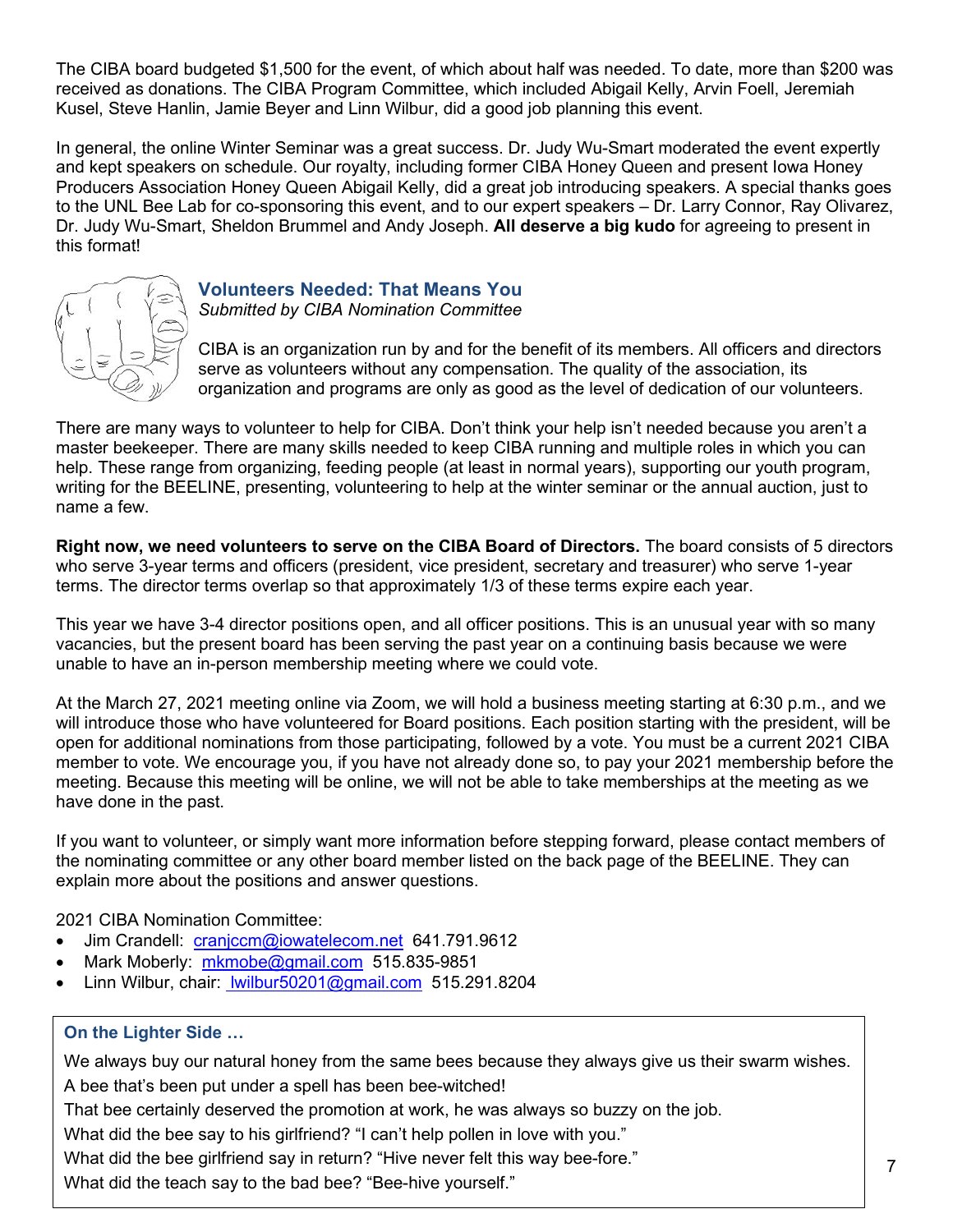## <span id="page-7-0"></span>News from Our State Apiarist Andy Joseph

#### **Hoping This Finds You Well**

It's snowing a little this afternoon as I'm typing this with my dog snoring next to me. As I understand it, the almonds are coming into bloom now. That's quite a contrast. I've heard mixed reports of how bees are coming through winter. Some are reporting great success so far. Others not so much. Lots of dwindling and crashing out. I'll give you one guess as to what the biggest factor is … Mite Control!

I'm personally going to do my best to get an additional Varroa treatment in my hives this summer. Maybe a formic acid product (be careful about the heat), but I'd much rather go with OA/gly – MAYBE.



It would be nice to see if there's anything to all the oxalic acid/glycerin hype,

and it would be even nicer for the EPA to approve it for use with honey supers on. I am almost convinced that the oxalic glycerin/shop towel treatment is not nearly as effective as any of us would like it to be. There has been a lot of discussion about Randy Oliver's recent writings (see www.scientificbeekeeping.com) about the much higher dosage of oxalic/glycerin delivered on sponges over an extended period of time. I'm sure we'll see soon enough if it might provide some much-needed mid-season help in knocking back our mite numbers.

A common winter task is building new woodenware and fixing up the existing stored equipment. This is something I just never seem to get around to doing. I was looking through some summer photos the other day, and good god, my bee hives could use some sprucing up. A sane person would have come to this conclusion years ago (ha! ha!) but I like to … squeeze the most out of my investments.

It's been a long, long time since I've paid more than \$3 per box. What used to be a junky, old \$2 or \$3 used "shell" has, I suppose, become a junky old \$5 or \$8 shell. A real eye-opener/shocker is the new catalog prices of woodenware! At least beekeeping is super easy and we're all getting rich quick! (ha again!). Sometimes it seems we are all gluttons for punishment, but I just can't imagine doing anything else and finding a similar level of interest, pleasure and pride. I'm guessing anyone reading this will agree.

In exactly six months, we'll all be at the Iowa State Fair, right? I sure hope so, anyway. Plans are in full swing. On one hand, it's a long way off, and on the other, not at all far off, especially since we're on a quarterly schedule with these newsletters. I figured I better raise the subject now.

Please consider getting involved in the bee stuff at the fair this year. It would be great to have a huge showing there. I know the Iowa Honey Producers Association could use all the help they can get in the fair booth to make up for their nearly nonexistent past year. And I would love to see lots and lots of apiary exhibits. I've suggested adding a couple extra youth-specific classes for entries, obviously in hopes of getting more younger beekeepers involved, and getting them all acknowledged and rewarded for their hard work.

Additionally, I've requested a new class of competition, largely on Ginny Mitchell's great suggestion: an entry would be a single small jar, blacked out so that color and clarity aren't a factor, with 100 points awarded for best-tasting honey. Only one prize awarded, Blue Ribbon for the Best Honey in Iowa. I'm pretty stoked about that. I really hope these new class requests are approved. You'll know when you check the fair entry "premium book," hopefully seeing them there. It would be great to have a huge pile of entries of all sorts to show off to the parade of people coming by each day.

Alright, that's about enough from me. Get your bees through winter with strength. Get them treated well for varroa. Get them fed up and get them split so you do not lose them to swarming. And be prepared for another good honey crop.

The inspectors and I are planning on being fully available this season, so put us to work. Do not hesitate to have us come by and look at anything (bee-related!) that you are questioning. I am looking forward to getting back on the road as things warm up and come alive.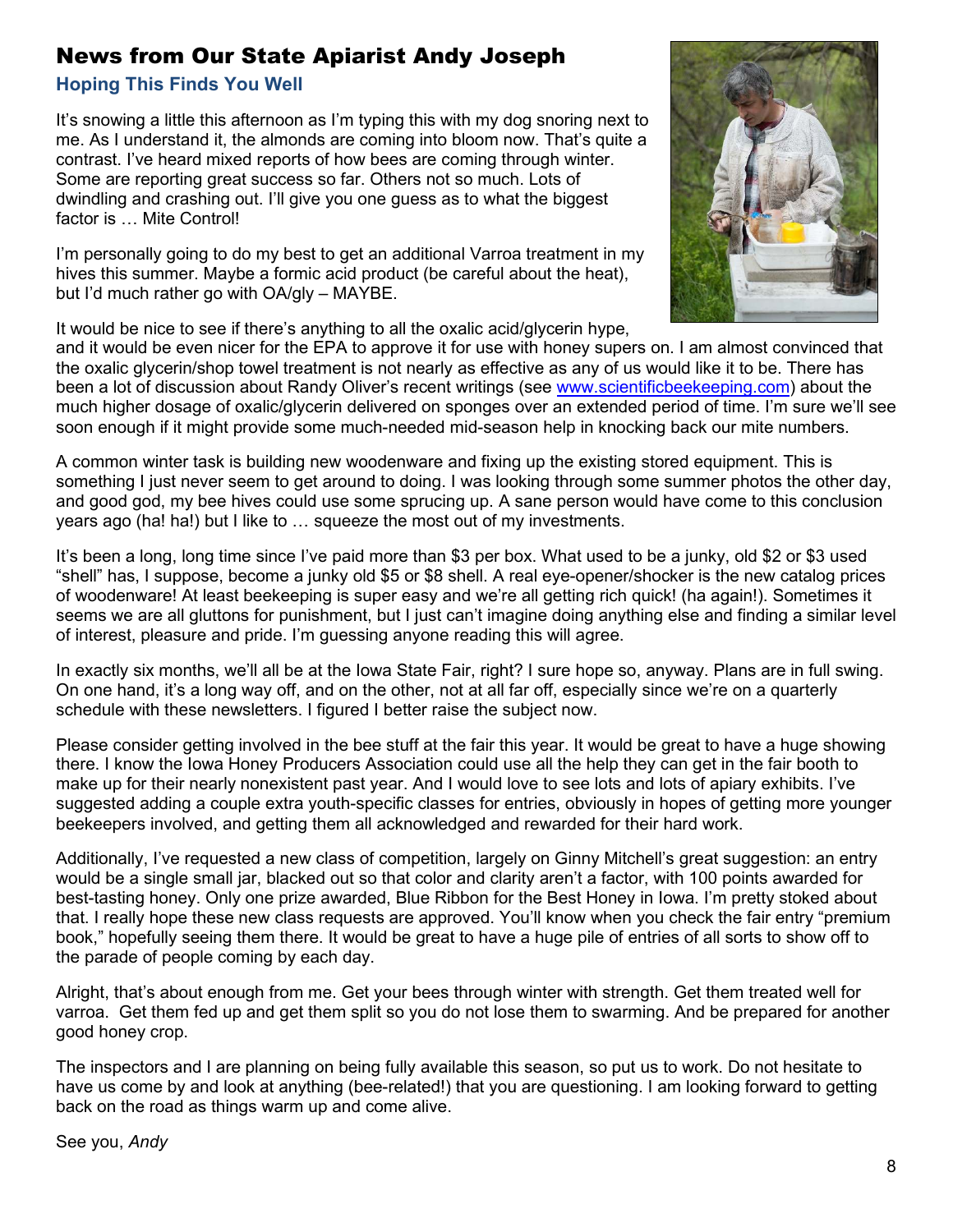## <span id="page-8-0"></span>A Word from ISU Extension Bee Specialist, Randall Cass

#### **Great Plains Master Beekeeper Virtual Fun Day a Success**

This I was pleased to help the University of Nebraska-Lincoln Bee Lab, led by Dr. Judy Wu-Smart, with an online regional beekeeping conference on February 13.

The Great Plains Master Beekeeper (GPMB) Virtual Fun Day offered beekeepers across the Midwest an array of expert speakers as well as the opportunity to connect with other beekeepers and extension specialists in their area. More than 200 people attended from Iowa, Nebraska, Kansas and more. Following a successful Virtual Fun Day last June, the

GPMB program wanted to sponsor another event that could be an alternative to an in-person field day for beekeepers in our region.

The event's keynote was Mike Palmer of French Hill Apiaries in Vermont. He is widely recognized for his experience using nucleus colonies to improve overall hive success and honey production. Dr. Robyn Underwood of Pennsylvania State University discussed her research comparing the economic returns of treatment-free hives, organic hives and conventionally treated hives.

Other highlights included Dr. Matt O'Neal of Iowa State University on the benefits of prairie strips for bees, Dr. Ashley St. Clair of the University of Illinois Urbana-Champaign summarizing her research on the effectiveness of different overwintering strategies in Iowa and Illinois, and Joli Winer of Heartland Honey in Spring Hill, Kansas, explaining how to produce and market creamed honey.

The GPMB program plans to offer similar virtual field days in the future. Recordings of the February 13 talks will be available online for event attendees on the GPMB website for a limited time.

For those unable to attend, the GPMB website has many other extension videos and learning modules for members (membership is free). In addition to educational resources, the GPMB site is a hub for information about classes for beekeepers of all experience levels. Members log their classes and earn credits that count toward achieving a Master Beekeeper certification.

The GPMB path to become a Master Beekeeper has four tiers: Apprentice, Journeyman, Master and Certified Master. Experienced beekeepers can test out of the beginning trainings; in addition to education credits, the program requires some volunteer hours with other beekeepers. Overall, it is an exciting resource for continuing education in beekeeping in the Midwest.





*Four tiers of the Great Plains Master Beekeeper Program* 

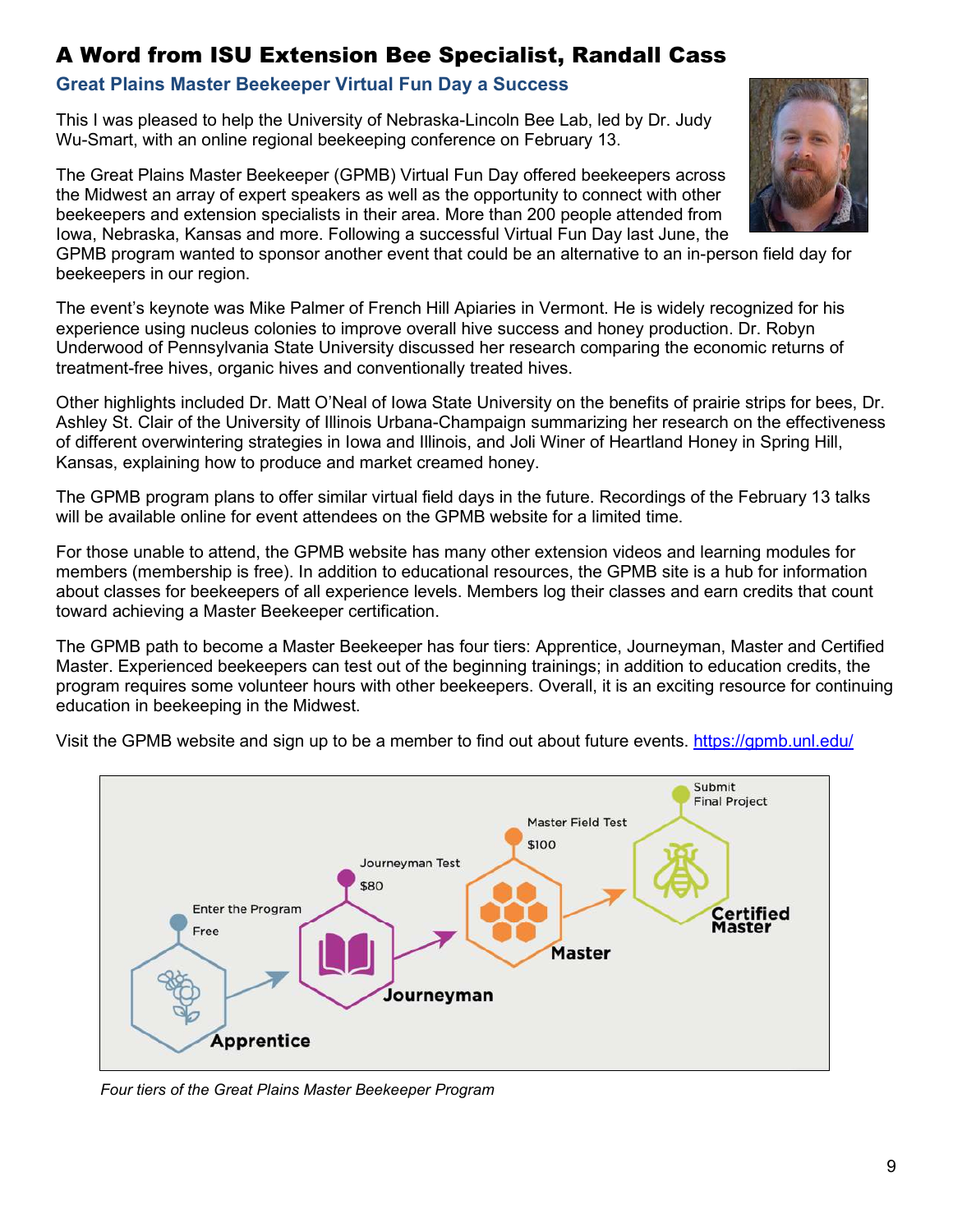## <span id="page-9-0"></span>CIBA Member Contributions

#### <span id="page-9-1"></span>**Beekeeping with the Pros Conference**

*Contributed by Arvin Foell, CIBA member and State Bee Inspector* 

*EDITOR'S NOTE: Conference host Kamon Reynolds operates Tennessee's Bees in Harrison, Tennessee northeast of Chattanooga. He probably is best known for hundreds of videos generating more than 4.8 million views on his YouTube channel, Kamon Reynolds – Tennessee's Bees. Speaker Randy Oliver is a commercial beekeeper and entomologist who hosts the non-for-profit ScientificBeekeeping.com.* 

CIBA member Ted Reaves and I attended a conference January 8-9 in Lebanon, Tennessee, hosted by commercial beekeeper Kamon Reynolds. Actually, I didn't know that Ted was there until he sought me out during a lunch break.

All speakers for this conference are successful commercial beekeepers: Randy Oliver, who joined us via Zoom from California; Canadian Ian Steppler, who also joined via Zoom because the Canadian government does not allow travel to the U.S.; Bob Binnie from Georgia; and Kent Williams from Graves County, Kentucky.

Every talk had the same theme: If you want to keep your bees alive, control the mites, and by controlling mites, you will control many viruses. I plan to test for mites once a week on a different hive in every bee yard.

Randy Oliver had some beautiful graphs, which I had to study carefully to understand. He taught about controlling mites during the summer with honey supers, which I had never considered, but I bet it will work this summer. Randy did tests on oxalic acid gel, which still needs EPA approval, and formic acid that is approved for use with supers, but neither method worked well (go to ScientificBeekeeping.com for more information).

Ian Steppler manages 1,000-1,500 hives in Manitoba. He overwinters about 1,000 hives in singles indoors. I tried this method years ago, and even when you move them in March there is no brood because they have not had sunlight. He also puts two hives to a pallet, and he talked about time utilization for himself and his crew.

Bob Binne operates Blue Ridge Honey in the mountains of northeast Georgia. In addition to producing Georgia's finest honey, he sells singles, nucs and queens, and offered many ideas for backyard beekeepers. In Georgia, you need to keep an eye on mites all year long because beekeepers do not get a brood break over winter, and small hive beetles are a constant problem.

Kent Williams of Kentucky also breeds queen bees. Most queen breeders pull queens every 14 days, but Kent thinks this is too early. He prefers to let queens mature a few more days because he believes they will last longer and be more productive. He also talked about his mite program to test all breeder hives, searching for those with most resistance to mites as well as those with the least tolerance.

In addition to all the good speakers, I met many Southern beekeepers. Frankly, I would not like to keep bees in the South. Their honey flow is from end of March to around the first of June. After that, you get to feed them the rest of the year AND fight mites and small hive beetles.

For more information, go to YouTube.com and search by the speakers' names; all have presented at bee conferences and other venues.

#### <span id="page-9-2"></span> **Beehive Registrations Expire April 30**

If you have registered your beehives on the DriftWatch™ or BeeCheck™ registries, it is time to renew! These registries require all beekeepers to renew their information annually to confirm hives are active and to verify location and number of hives. This helps companies who apply chemicals to have accurate information when they work in your area. Registrations expire April 30, 2021.

You should have received an email from the registries about the renewal. If you have questions, contact FieldWatch customer service by sending a note to info@fieldwatch.com. A new app for smart phones also is available. Field signs and beehive flags also be purchased when you log into your BeeCheck account.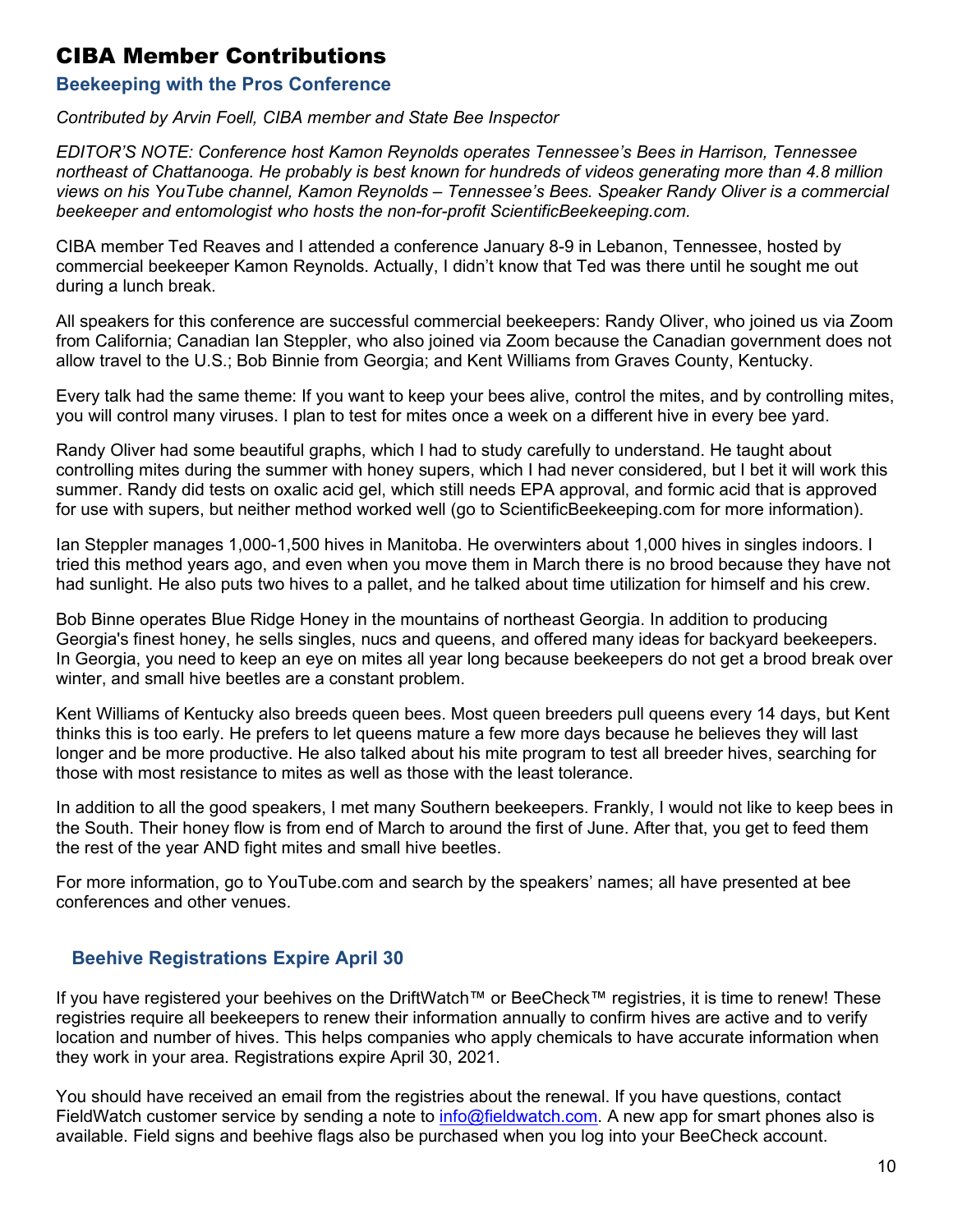#### <span id="page-10-0"></span>**Learning from Your Bees: Bee Behavior**

*EDITOR'S NOTE: This article was written by the late John Johnson, CIBA and IHPA past president. John used these articles with his mentees through the years. Information has been reviewed and updated as needed.* 

1. Bees respond to the natural conditions in the environment.

- On a cold morning they are cross so don't bother them then.
- On a warm afternoon or evening they are gentle and docile, so do your work with them then.
- Bees flourish and work well when the weather is pleasant (70 to 90oF) and calm. They do little work and seem agitated by cool, rainy weather.

2. Bees vary greatly due primarily to inherited characteristics such as:

- Aggressiveness.
- Fast or slow buildup in the spring.
- Use of winter stores.
- So, find queens that have characteristics you want.
	- $\circ$  Some winter better than others.
	- o Some produce workers that gather more nectar than others.
	- o Some lay more eggs.
	- $\circ$  Some start work earlier in the morning and continue later into the evening.
	- $\circ$  Some have what is called hygienic behavior and thus show some resistance to disease and parasites.
	- o Some more readily swarm than others.
	- o Some require less feed during winter and thus survive winter better.
- 3. Bees remain essentially creatures of the wild. That means beekeepers can manipulate them only so much.
- 4. Bees respond best when they are bothered infrequently by beekeepers or other creatures.
- 5. The queen varies the number of eggs she lays. She will reduce the number of eggs or stop entirely if there is not enough feed to nurture the eggs, not enough worker bees to care for them, if the colony is preparing to swarm or if there are no open cells, etc.
- 6. Worker bees will protect their queen from other bees and creatures if they are able.

#### <span id="page-10-1"></span>**Getting to Know: Arvin Foell**

*Submitted by Laura Miller, BEELINE Editor* 

No one wants an end to the pandemic more than longtime CIBA member Arvin Foell of Kelly. He relishes the day that he'll be able to visit Iowa apiaries to inspect hives again without worrying about the coronavirus.

Arvin has been an inspector since 2014 in the Iowa Department of Agriculture and Land Stewardship's Apiary Program. Due to the



pandemic, however, bee inspections were not as numerous and Arvin did not have the opportunity to enjoy his favorite part of the job: visiting with the beekeeper after the hive is closed. In Iowa, inspections to certify hives are free of disease are required when bees are sold or travel out of state. However, Iowa's program also has a large education component. Inspectors do mite counts, help teach beekeeping classes, and help beekeepers learn to better care for their bees.

"You spend 15 minutes on the inspection and an hour talking afterwards," Arvin said. "I always like it when the owner is there and I can teach as we go along."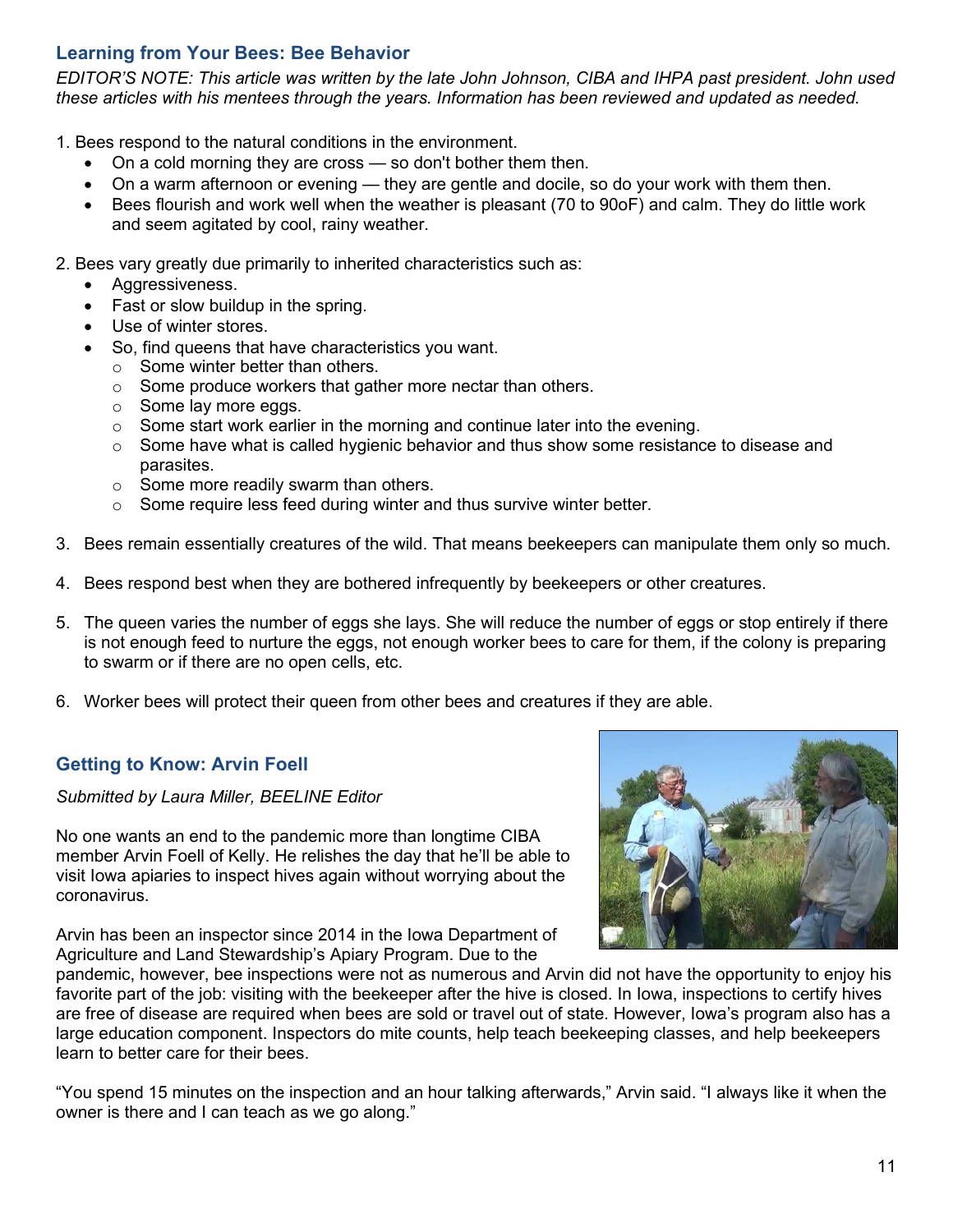Arvin has more than 40 years of beekeeping experience under his belt. At 72, he still has a few hives of his own, but has cut back in recent years. At one point he managed 42 colonies and sold honey in Slater, Pammel Grocery in Ames and a few other stores.

Arvin got interested in bees in 1977 as a student at Iowa State University. He needed a biology course to complete his degree program and his advisor suggested a three-credit beekeeping course. "I was fascinated with the bees," he recalled. "We actually got to work with the bees. That spring I bought three colonies from the Stanley brothers in Gilbert."

Lloyd Stanley and his brother Glen, who also was the state apiarist in Des Moines, took Arvin under their wings. They managed a large apiary in Gilbert, and were among those who organized meetings for beekeepers that eventually would become the Central Iowa Beekeepers Association.

"I was kind of a pest," Arvin said. "Every week I would call them and ask what was going on. I was in my hives all the time. Finally, Lloyd said to me, 'Those bees know what they're doing, just leave them alone.' I guess they were right!"

Arvin tells the story of when bees were in an isolated pasture after they were used to pollinate trees at Black's Apple Orchard. An October snowstorm prevented him from moving the colonies back to Slater, where he was living at the time. In January, he hiked through the snow only to find happy bees – far from the 30 to 50 percent overwintering losses that beekeepers now face.

The first year he had a good honey crop, selling honey for 50 cents a pound. A complete hive cost between \$30 and \$35. American Foul Brood was the biggest challenge, with most beekeepers needing to use an antibiotic routinely to keep the disease at bay.

Early on, the Stanley brothers invited Arvin to attend a CIBA meeting. It was 1978, and the late John Johnson was president. Arvin recalls a lot of good discussions about beekeeping. Most meetings involved a meal, which allowed even more time to visit with others and "talk bees."

"Information is key for us," he said. "Newsletters are fine and a website is good, but personal conversations are valuable. Field days used to be a huge part of CIBA, going to someone else's bee yard. You learn from others and try new things to find out what works for you."

Arvin values his CIBA membership and was president for a number of years. "I am proud of the leadership in our club," he said. "It always has been good and remains that way. Our current leaders have done a great job just keeping things going during the pandemic. And when it's done, we'll be able to connect once again."

## <span id="page-11-0"></span>From the Editor, Laura Miller

#### **We May Be Facing an 'Insect Apocalypse'**

The COVID-19 pandemic has given me time to learn and consider many things – concerns about public health, social injustice and the environment, to name a few. But I heard the clarion call in January when I attended an online conference hosted by Practical Farmers of Iowa. Scott Hoffman Black, who directs the Xerces Society of Invertebrate Conservation, presented a session on "Global Threats to Pollinators."

Black described a crisis that is on par –perhaps more serious than – the loss of tropical forests and coral reefs, and mass extinctions of birds, amphibians and mammals such as polar bears. It's not just the darlings of the insect world (honeybees and Monarchs) but a massive decline in the abundance and diversity of insects.

**Why should we be concerned?** The insect (or invertebrate) kingdom is the most diverse of all living things. So far, 1.4 million insects of 45,000 species have been identified, with an estimated 70 million species waiting to be cataloged. With diversity comes the ability to occupy niches and play a role in every ecosystem.

#### *See* **Insect apocalypse** *continued on page 15*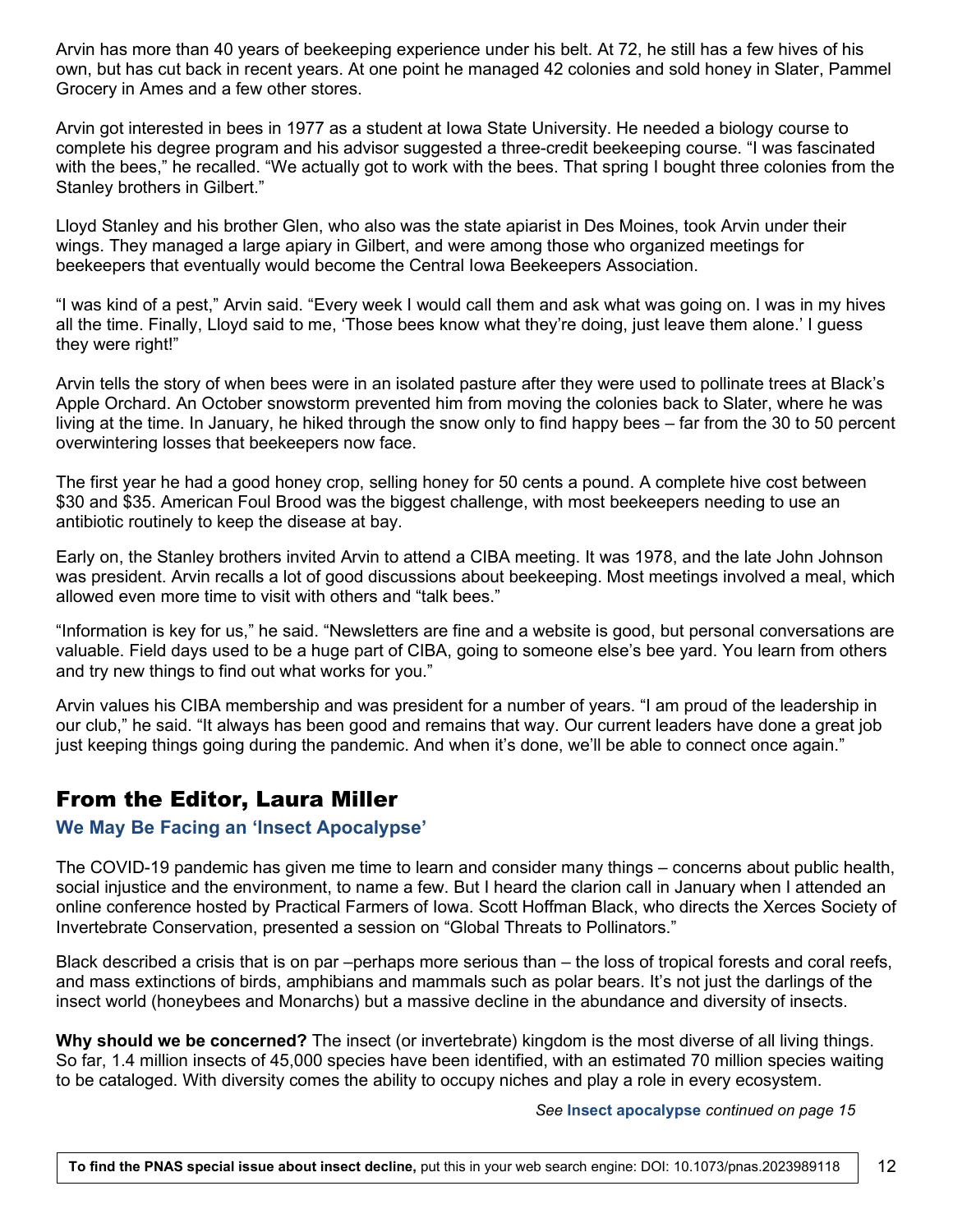## Central Iowa Beekeepers Association (CIBA) 2021 Membership

## <span id="page-12-0"></span>Membership Dues Information

- $\checkmark$  Membership dues run on a yearly calendar schedule of January 1 through December 31.
- $\checkmark$  Dues are payable at the beginning of each new calendar year.
- **Make checks payable to CIBA.**

## **SELECT ONE**

 $\Box$  New membership

Renewal of membership from 2020

 $\Box$  Yes  $\Box$  No  $\Box$  N/A: For a renewal, has any of your personal information changed?

#### **SELECT ONE**

□ \$10 for a **Single** Membership

 $\overline{\Box}$  \$15 for a **Family** Membership whereby members are residing at the same address

**Waived** for a **New Student Beekeeper** taking a beekeeping class this year.

#### **You must provide an email address, as you will receive the newsletter & notifications only via email.**

Where are you taking your class?

## **PLEASE PRINT FOR LEGIBILITY**

| Home phone $(\_\_)$ ________ - _________                                          |       | Cell phone (_______) _________- - ________ |  |
|-----------------------------------------------------------------------------------|-------|--------------------------------------------|--|
|                                                                                   |       |                                            |  |
|                                                                                   |       |                                            |  |
| Cell phone (______) _________- _ _________ Email_________________________________ |       |                                            |  |
|                                                                                   |       |                                            |  |
| Cell phone $($ $)$ $)$ $     -$                                                   |       |                                            |  |
|                                                                                   |       |                                            |  |
| Cell phone (______) _________- - _________                                        | Email |                                            |  |

## Newsletter/Communication Delivery: Electronic or Mailed

Choose between receiving the quarterly newsletter and club communications via electronic delivery (email) or United States Postal Service (USPS) mail delivery. We encourage electronic delivery for the following reasons:

- $\checkmark$  Selecting electronic delivery saves CIBA the cost of postage.
- $\checkmark$  We can provide more information to you electronically. Review the table below.

While we encourage electronic delivery, you need to make a delivery option that serves your needs.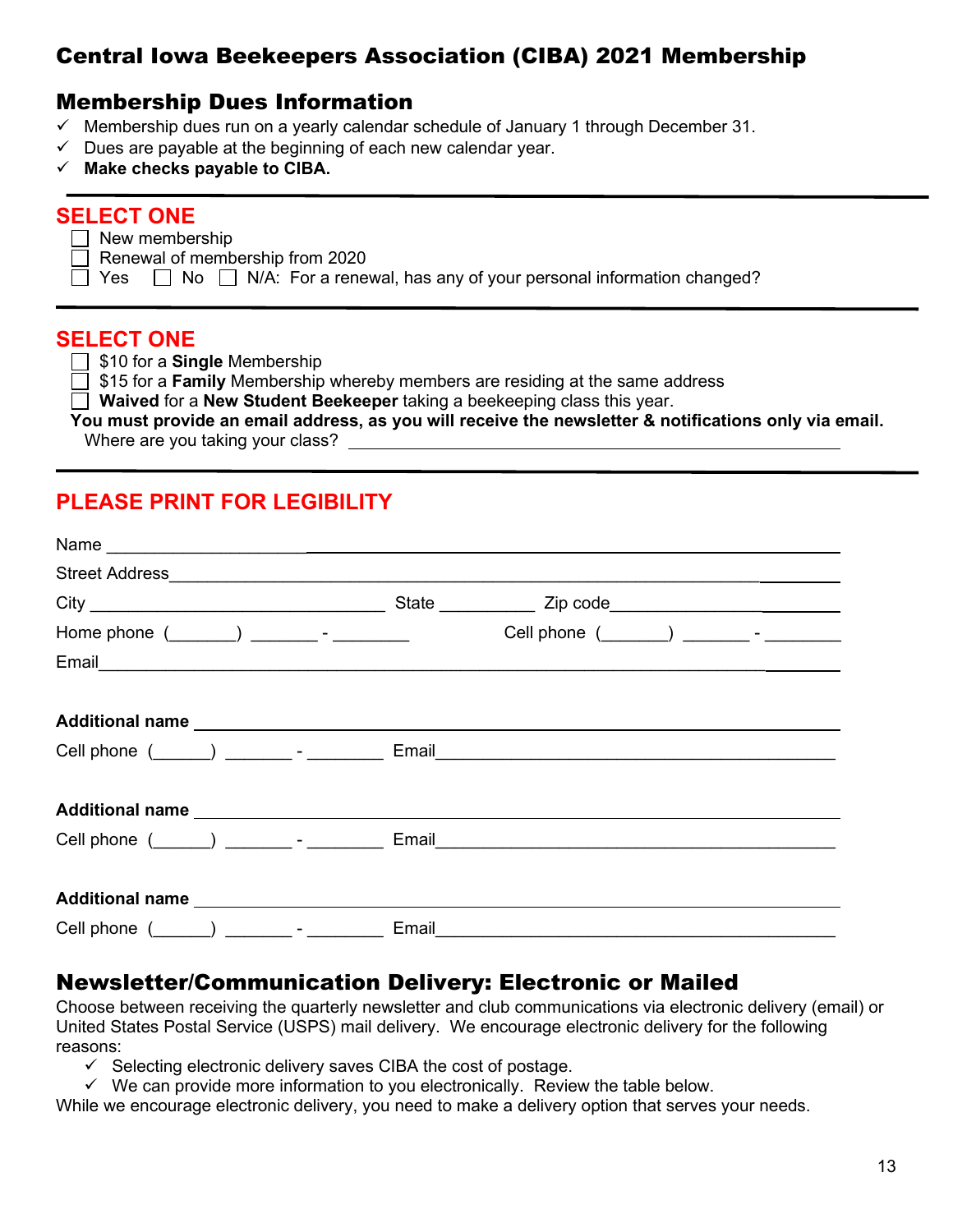|                                     | What you will receive with: |                 |                                                    |
|-------------------------------------|-----------------------------|-----------------|----------------------------------------------------|
| <b>Communication Type</b>           | <b>Electronic</b>           | <b>Mailed</b>   | <b>Details</b>                                     |
|                                     | <b>Delivery</b>             | <b>Delivery</b> |                                                    |
| <b>BEELINE</b> quarterly newsletter | Yes                         | Yes             | Quarterly club newsletter                          |
| Meeting reminders                   | Yes                         | <b>No</b>       | Mailed reminder postcards have been                |
|                                     |                             |                 | discontinued                                       |
| Special information                 | Yes                         | <b>No</b>       | CIBA organizational updates                        |
| Forwarded electronic information    | Yes                         | <b>No</b>       | IHPA news, upcoming events, etc.                   |
| By-Law changes                      | Yes                         | Yes             | Infrequent club By-Law updates                     |
| <b>Annual Membership Directory</b>  | Yes                         | <b>No</b>       | Published in June. Provides a list of all members, |
|                                     |                             |                 | and contact information.                           |

**Family Memberships**: With **Mailed** delivery, **Family memberships** receive ONE mailed newsletter. With **Electronic** delivery, all members providing an email address will receive emailed newsletters/notices/membership directories/meeting reminders, etc

**New Student Beekeeper**: **Ensure you provide an email address**. You will receive all communications via electronic mail (email) only.

#### **SELECT ONE**

 $\Box$  Mail via USPS Email electronic delivery  $\Box$  Both

## Membership Directory

We publish an annual membership directory in June each year, which is shared only with club members.

#### **SELECT ONE**

 $\Box$  Yes, the club can publish my/all family member's information in the Membership Directory  $\Box$  No, the club may NOT publish my/all family member's information in the Membership Directory

#### Additional information (optional):

1. How many hives and where are your hives located (# of hives/location)? EXAMPLE: 9 urban; 2 rural

<u>Den Barban (Community Press, 2014)</u><br>Rural

2. How many apiaries (bee yards) do you have?

3. How long have you been beekeeping?

## Ideas for Meeting Presenters or Newsletter Topics

What is your profession?

 $\overline{a}$  $\overline{a}$ 

Would you consider assisting CIBA with your skills, if requested?

## Mail completed form with payment to:

Linn Wilbur CIBA Acting Secretary/Treasurer 64626 170th Street Nevada, IA 50201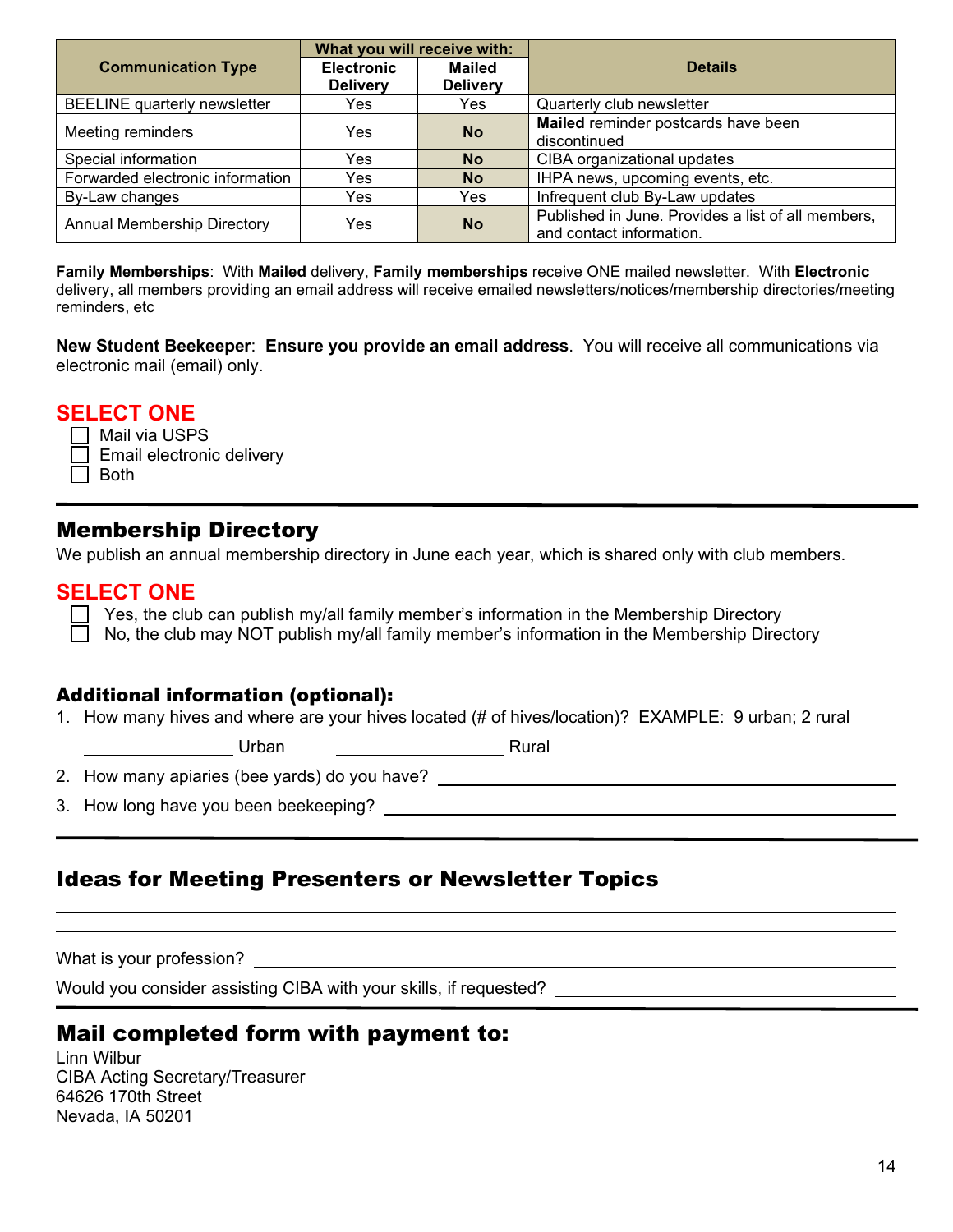#### **Insect apocalypse** *[continued from page 12]*

For example, insects are what Black terms "heavyweights of the planet." In Costa Rica, he explained, they make up more than 90 percent of terrestrial animal biomass of the forest. They are the basis of almost every food web: 96 percent of songbirds raise their young on insects, and large mammals such as bears rely on insects. Additionally, 90 percent of all decomposition on earth is done by invertebrates and 85 percent of flowering plants require pollination, also done mostly by insects.

Last November in St. Louis, the Entomological Society of America hosted a symposium to assemble world experts on insect biodiversity and conservation. *Proceedings of the National Academy of Sciences* (PNAS) devoted a special issue to this topic, published January 2021. In that report, scientists call the insect population decline an "insect apocalypse."

"Time is not on our side, and urgent action is needed on behalf of nature," the report concludes.

One of the most stunning illustrations from the PNAS summary report (shown below) outlines the many threats to invertebrates. Even its title, Death by a Thousand Cuts, says a lot about the fate of the world's insects.



But we cannot lose hope. There are many ways to address the problem, Black said. He pointed to nature-based solutions that increase habitat and biodiversity for insects, as well as help in mitigating climate change. They include:

- Protect and better manage our natural areas,
- Bring insects back to towns and cities where 80 percent of the population lives,
- Increase insects in corridors such as roadsides and ditches and field borders,
- Restore and build new habitat in agricultural landscapes by using cover crops, flower-rich pastures and hedgerows,
- Reduce major stressors such as use of pesticides, in both agricultural and urban areas.

I hope this can be a clarion call for us, too, as beekeepers. We know about "death by a thousand cuts" every time we open a hive to find another dead out. We know honeybees need all the help we can give them. It's time for us to bring the same passion to the rest of the insect world.

**CAPTION:** Death by a thousand cuts: Global threats to insect diversity. Stressors from 10 o'clock to 3 o'clock anchor to climate change. Featured insects: Regal fritillary *(Speyeria idalia)* (Center), rusty patched bumble bee *(Bombus affinis*) (Center Right), and Puritan tiger beetle (*Cicindela puritana*) (Bottom). Each is an imperiled insect that represents a larger lineage that includes many International Union for Conservation of Nature "red list" species (i.e., globally extinct, endangered, and threatened species). Illustration: Virginia R. Wagner (artist).

been driven to extinction